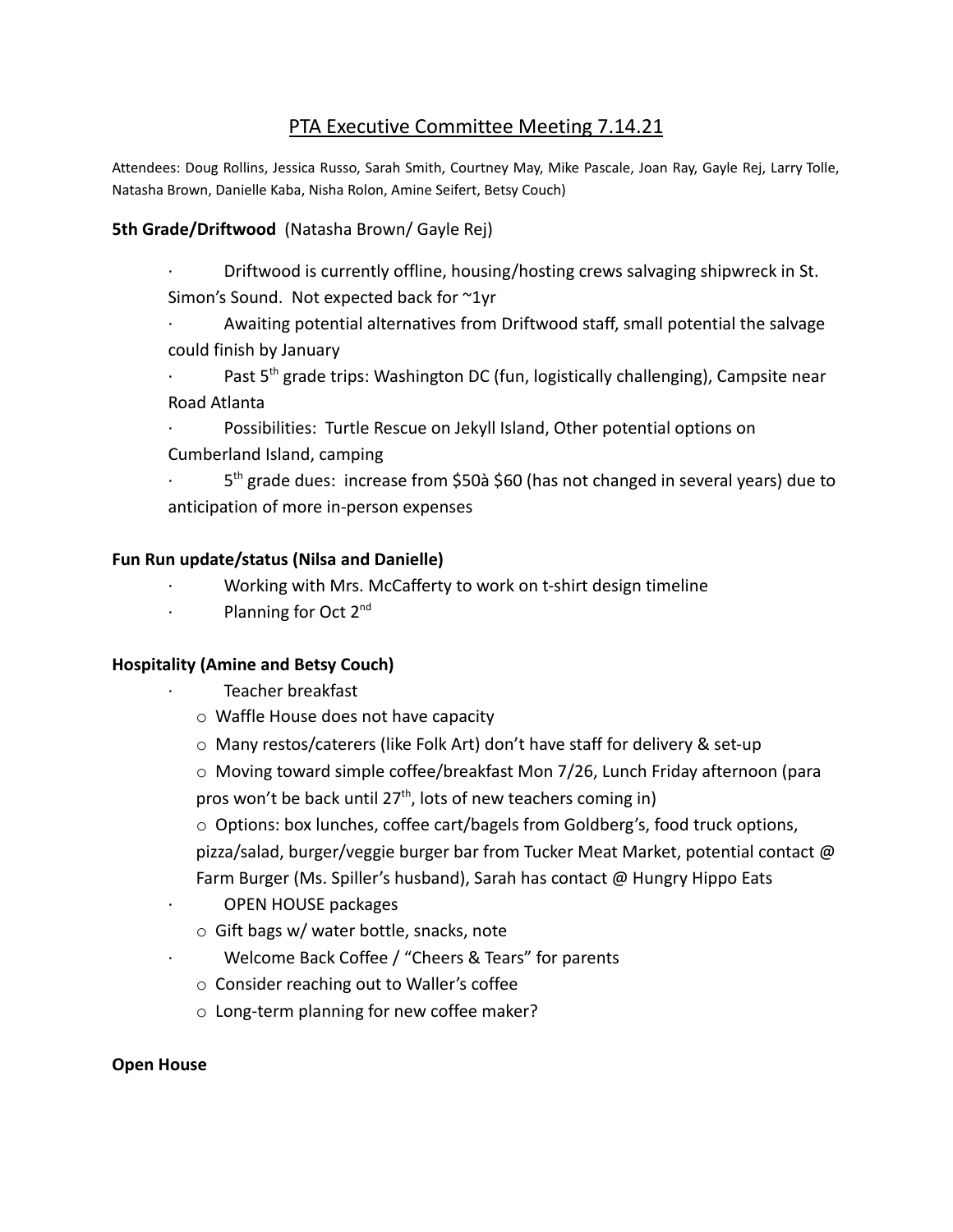Hybrid with all registration done via our website. We will communicate the need to sign up for a OPEN HOUSE slot (sign up genius for one of the available time windows 4@200 each)

· Virtual vs. In-person

1. Can register from home and stay remote - then t-shirt, agendas, etc will be delivered to classrooms?

- Did we confirm this will happen? Point person?
- 2. In person options

Register/pay at home and come in to get teacher assignment, see classroom etc. (push this option via family communications)

> o Will we have a station for item pick-up (agendas, shirts, etc.) for people who pay in advance?

Register at OPEN HOUSE – QR code to sign in to PTA store on own device or utilize school/volunteer tablets Once proof of payment complete, they can pick up t-shirt, agendas, teacher, classroom etc.

o If families use one of our tablets, do we need some sort of "receipt" or proof of payment they can take to pick up agendas, shirts, etc?

- · Doug and Jessica to work on table plan/flow and submit to Joan for review
- # necessary volunteers TBD based on table set-up

## Logistical To-Dos:

1. Emphasize completing transactions online prior to coming in family communications

2. Consider cash box for few families that might not be able to link a virtual account

3. Adjust pricing to minimize need for change (\$5 increments)

4. Yearbook payments need to be worked out: direct parents straight to Jotsen's vs. purchase through PTA (Mike to f/u with Malia)

5. Check/purchase Squares to be sure they interface with tablets appropriately, make sure tablets are charged/functioning

6. Library fund – Need to adjust website/PTA store verbiage and add option for any donation amount

# WHAT TO HAVE AT OPEN HOUSE?

## · Clubs

 $\circ$  Limited footprint due to low availability

 $\circ$  Brochures/info with link to further information, PTA volunteer but no direct club reps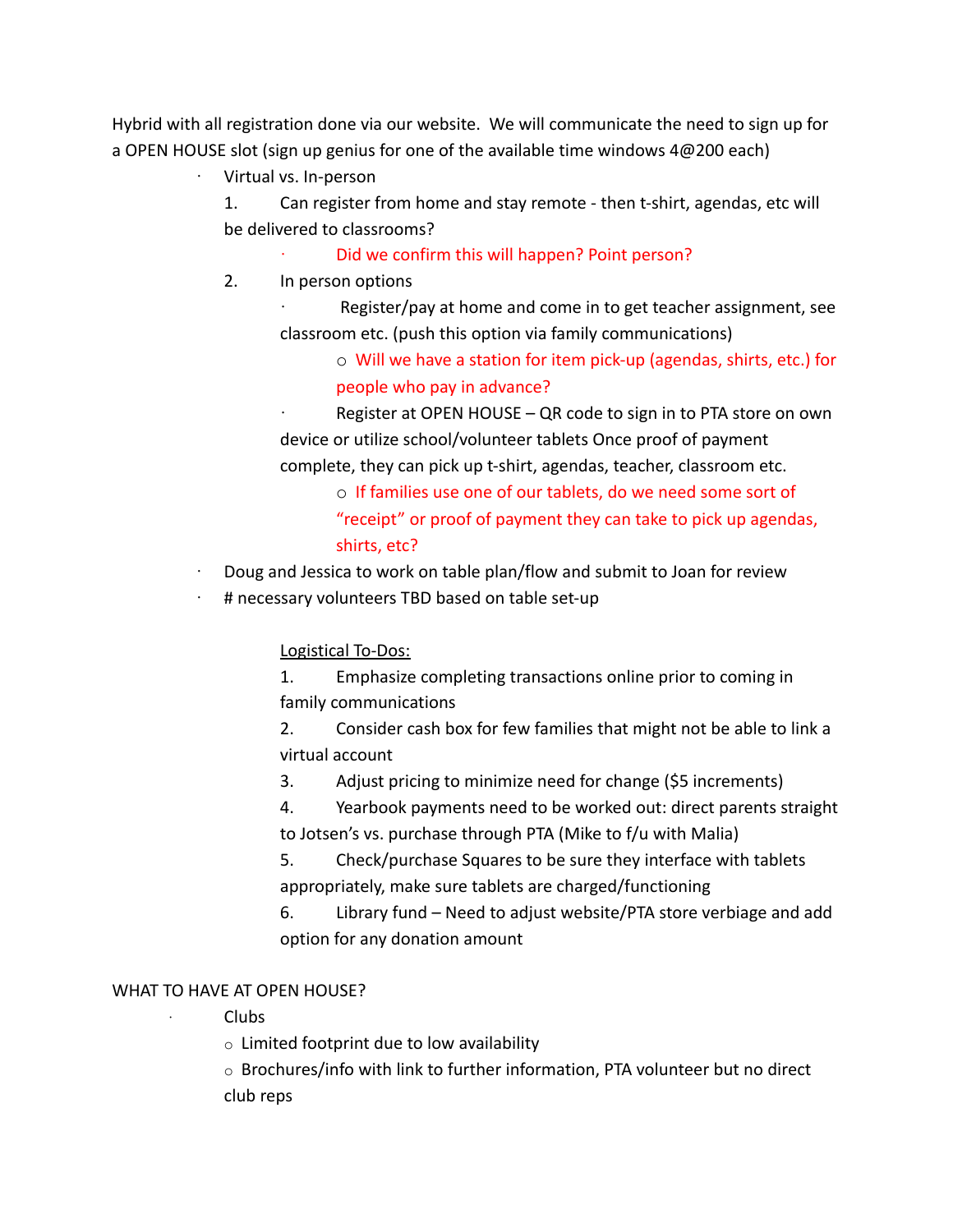- $\circ$  Hoping to have a meeting with club providers to provide structure for
- interaction with students/expectations (Courtney)
- $\circ$  Ideally will add options in spring semester
	- o Emphasize that sign-ups will take place *after* school starts
- · Aftercare Table -
- Bus Routes Table Joan/Simone to talk to Cunard
- · Carpool and Walkers sign up table Joan/Dana
- YearBook show last year/convince need to buy 2021-2022 OUR RETURN
- Teacher Assignment tables (Joan and staff to coordinate)
- · Agenda sales/pick up Table
	- · Driftwood Trip/5th Grade Dues table to educate (Natasha to begin planning Pick

#### dates for Cumberland Island)

- Community Investor Tables
- Girl and Cub scouts?
- Pick up pre-ordered t-shirts or buy t-shirts as available
- Order Hoodie? Adult t-shirt sales/order. Half zip order?
- PTA table
	- o Consider membership raffle
	- o QR code sign up for Fernbank Flash
	- $\circ$  Clipboards for auction, Fund the Fern, other near-term events (to be supplemented by google survey/online sign-up)
	- o Emphasize option to sign up as room parent *in classroom*
	- Foundation ? (talk to Anna)

#### **Directory Spot**

File to be pulled from registrar, needs to be updated 3-4x/year Need for opt-in/info at open house?

2020 meeting notes mention moving only to ClassTag since some info is duplicative, unclear if you can search directory for parents/students in other classes

#### **Signage needs**

To investigate closet contents Committees to communicate needs to Doug/Jessica

#### **Yard signs**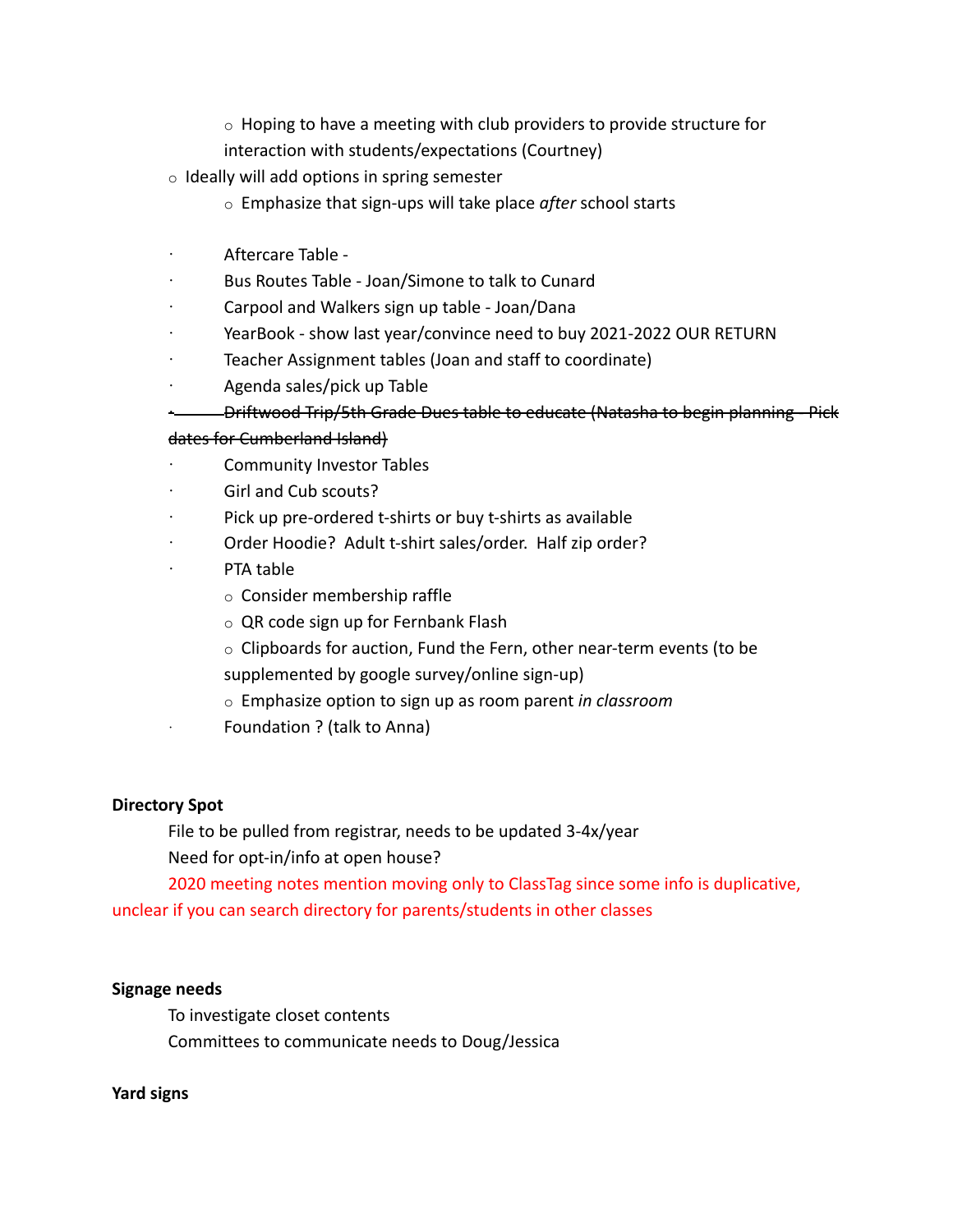-For Pre-K and K kids -Should arrive 7/16 -Need list of addresses from Robyn Floyd -Will need volunteers to help deliver

#### **Open house communication this week**

-Sign up slots -PTA/open house e-store opening 7/21 -Aftercare update -club info coming, sign-ups will be after school starts -Info about classtag invites

# **Future communication**

-open house volunteer sign-ups -Sarah to work on social media presence, re-posting Flash contents to Facebook page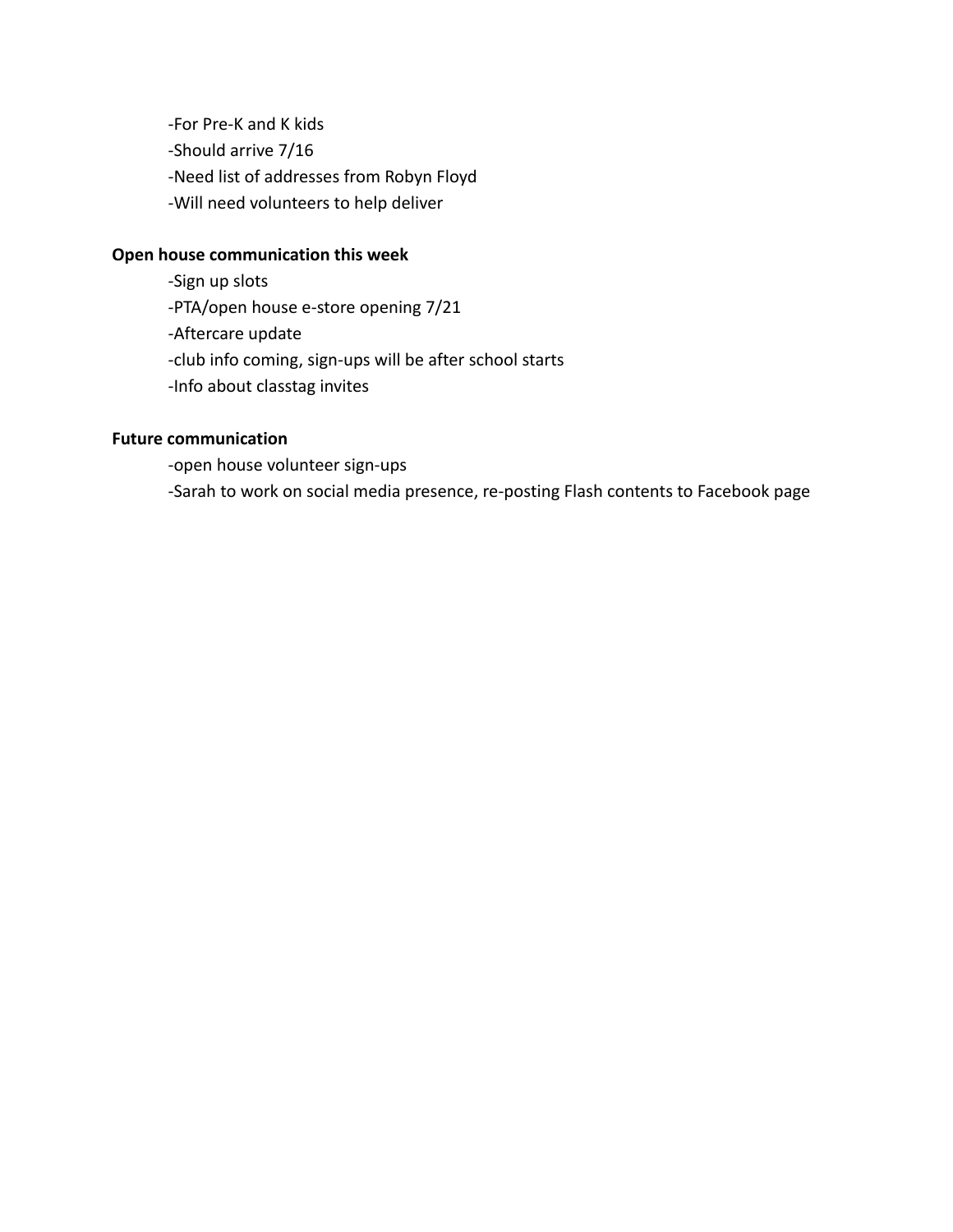# **PTA Executive Committee Meeting August 18, 2021**

Attendees: Jess Rousso, Sara Smith, Courtney May, Mike Pascale, Joan Ray, Natasha Browner, Jarrod Cone, Ginger Ann Hughes, Jarrod Cone, Maria Locke, Doug Rollins, Sarah Pociask, Dana Borda

| Wednesday,<br>August 18 | <b>Topic</b>                               | Lead                | Actions/Updates/Asks                                              |
|-------------------------|--------------------------------------------|---------------------|-------------------------------------------------------------------|
| 9:00-9:10               | 5 <sup>th</sup><br>Grade<br>Trip<br>Update | Gayle/Natas<br>ha   | update                                                            |
| 9:10-9:15               | Update<br>on<br>Fernwe<br>ar               | Ginger Ann          | Sales, teacher orders, next steps, asks                           |
| 9:15-9:20               | School<br><b>Supplies</b>                  | Sarah P             | Update; learnings; questions                                      |
| 9:20-9:30               | Clubs<br>update                            | Courtney/Sa<br>ra   | Timing/questions/concerns                                         |
| 9:30-9:35               | Spirit<br><b>Nights</b>                    | Jarod and<br>Lauren | Update on upcoming/any needs?                                     |
| 9:35-9:40               | School<br>Pictures<br>update               | Doug                | Do we need flyer in courier? Other<br>communication?              |
| 9:40-9:45               | Fall<br>Picnic                             | Jess                | Communication/planning/shift timing                               |
| 9:45-9:55               | Commit<br>tee<br>discussi<br>on            | Jess<br>Maria Locke | Sustainability return based on<br>policies.<br>Reflections update |
| $9:55 - 10:1$<br>0      | Curricul<br>um<br>Night                    | Doug                | What to do? 101? Other planning?                                  |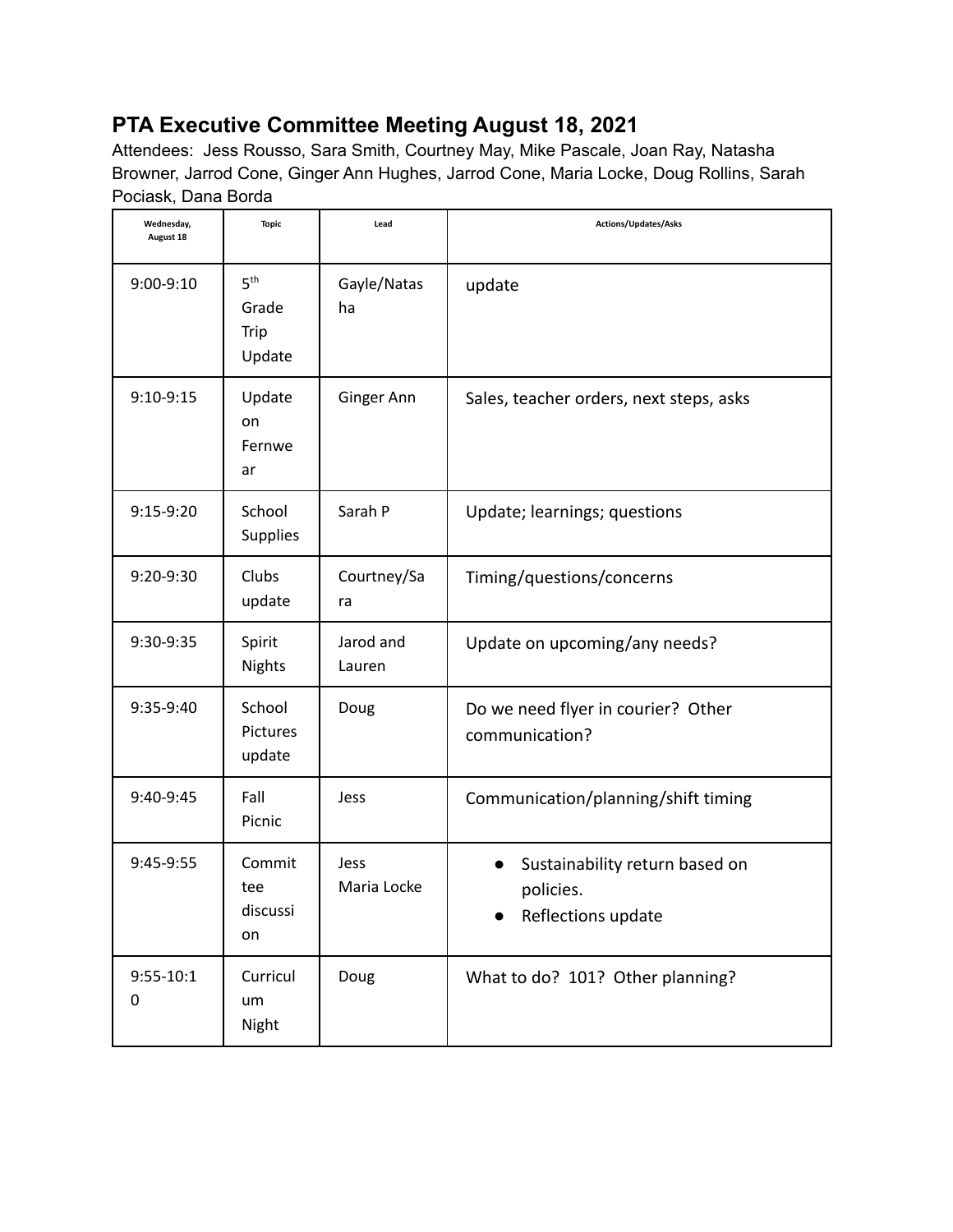| $10:10-10:$<br>20 | <b>COVID</b><br>update  | Jess/Doug | What is demand (water bottles, masks,<br>sketch pads)? Accountable? Other updates?<br>Needs? |
|-------------------|-------------------------|-----------|----------------------------------------------------------------------------------------------|
| $10:20-10:$<br>30 | <b>Budget</b><br>update | Mike      |                                                                                              |

# **Clubs Update:**

- Clubs registration opens Sat 10am.
- Last minute
- Revamping next semester with google form for times/dates/pricing/details to simplify
	- Joan can show Sara/Courtney about how they used Google Classroom for virtual last year.
- All clubs ready by Sat am.
- Sara/courtney to send language for Joan to read during morning announcements and for Class TAG
- Joan to do ClassTag Jess to send FLASH Friday that includes time
- What are limits by club? Room size? Need to define room needs and sizes for each club. Ask club leaders for vaccination status? So we can be prepared to answer parents questions. Need to follow DCSD mask guidance.

## **Driftwood**

- Gayle identified a location in NC. Has enough beds for 75% of 5th graders to attend
- Some questions for Joan (140 5th graders and typical ratio 1:10 chaperone to kids)
- Jess can send info from Christine/NIck so Natasha and Gayle can follow up.
- The facility program typically starts at 11 which may be hard to get there on time.
- Committee to think about a survey to gauge interest in quantities that may attend. Also,
- Dates: May 9-12th
- Chesnut Ridge

## **FernWear**

- Tie-dye shirts for staff distributed. Staff got email about sweatshirts to make size changes. Order will be placed with other pre-orders.
- Pre-order closes tonight at 9.
- No additional item requests but considering mask lanyard for kids (\$2.60/item and down based on quantity). Lanyards required in kindergarten

## **School Supplies**

- Wrapping up with few orders trickle in. Thanks Dana for helping distribute occasional pads.
- \$5,000 net from sale (including \$1,000 credit we won and roll over inventory). EPI will send us check for \$2,500.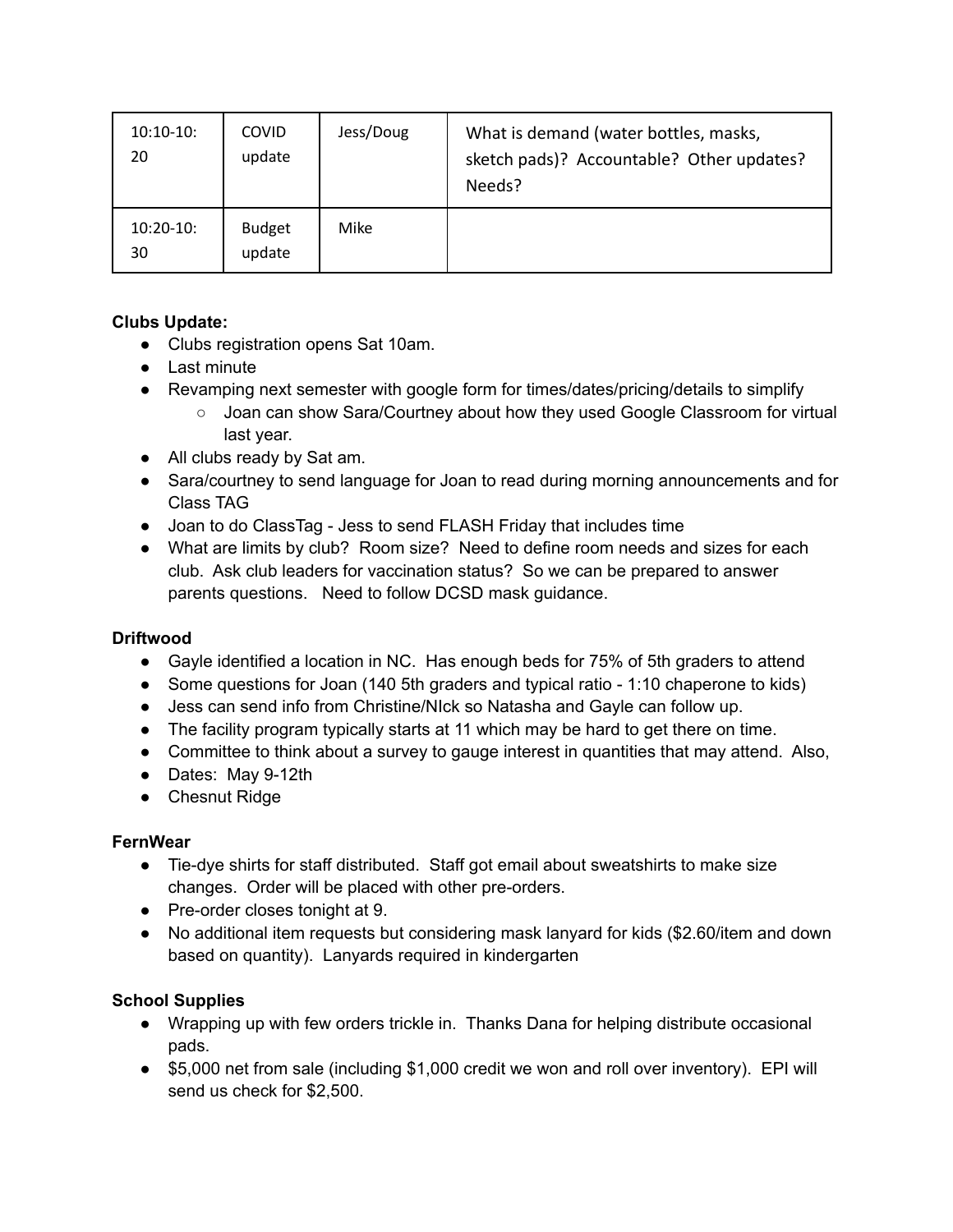- Next year, we can do agendas for every child 2-5 covered with donations. EPI allows custom cover (front and back). Community investors from Foundation could put logos on them to fund purchase. Cost is about \$2,000 and would give every child one.
- Joan: Kids need sketch pads as well and they are often linked together. Should we bundle and cover both? Could be nice idea. Solicit donations from other families as well
- ●

# **Spirit Nights**

- Jarrod: low spirit at Blaze last night.
- Raging Burrito went well last week.
- Felinis and allies cookies coming up
- Forward recos to Jarrod if you know any restaurants

#### **Class PIctures**

- Doug to email Robin on specific days by class/teacher
- Jess to add to flash/ FB

## **MIke to create QR code for PTA Join and send to Jess**

#### **Committees:**

- Looking for Reflections volunteer. Jess to email all volunteers with specific request and/or add to FLASH
	- Competition Georgia PTA
	- <https://www.pta.org/home/programs/reflections>
	- Get info from PTA, flyers to advertise, coordinate; pick up the physical items and submit to regional and state if any winners.
	- Coordinator typically did a reception and awards for winners. May be hard with Covid
- Sustainability
	- Maria willing to lead
	- Has some ideas on how to connect classes to garden without science teacher.
		- Betsy Wallace did sign up genius and home rooms signed up for garden time. Maybe outdoors OK? Dana to ask Joan.
	- Lunch: How much of our compostable trays can we bring back?
		- Dana: They reworked master schedule of school with more space and fewer students in cafeteria.
		- Historically needed parent volunteers at each lunch to help sort which isn't possible now.
		- Getting re-usable containers and such may be hard with staffing and storage.
		- Is corn plastics and biodegradables in budget? Grant that may have paid in the past.